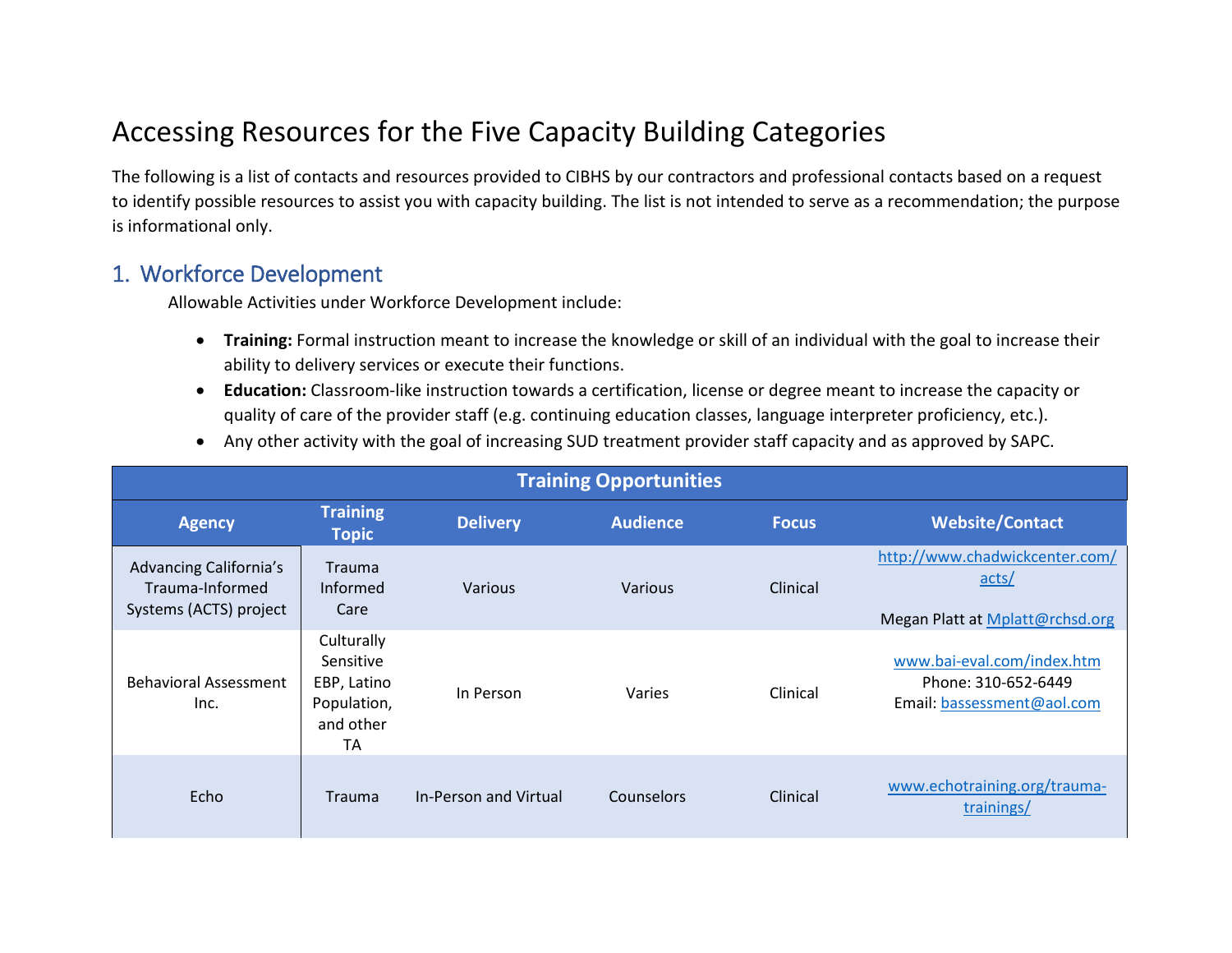| <b>Training Opportunities</b>             |                                                                    |                                           |                                                                                        |                                                                |                                                                                                                     |  |
|-------------------------------------------|--------------------------------------------------------------------|-------------------------------------------|----------------------------------------------------------------------------------------|----------------------------------------------------------------|---------------------------------------------------------------------------------------------------------------------|--|
| <b>Agency</b>                             | <b>Training</b><br><b>Topic</b>                                    | <b>Delivery</b>                           | <b>Audience</b>                                                                        | <b>Focus</b>                                                   | <b>Website/Contact</b>                                                                                              |  |
| <b>Homeless Healthcare</b><br>Los Angeles | Various                                                            | In-Person                                 | Counselors                                                                             | Clinical                                                       | https://hhcla.org/training-and-<br>education.html                                                                   |  |
| Institute for Healthcare<br>Improvement   | Various<br><b>In-Person and Virtual</b>                            |                                           | Clinical Directors,<br><b>Executive Staff,</b><br><b>Business</b><br>Operations, QA/QI | Operations,<br>Leadership<br>Development                       | www.ihi.org/education                                                                                               |  |
| Matrix Institute on<br>Addictions         | Matrix<br>Model Core<br>Training,<br>Key<br>Supervisor<br>Training | In-Person                                 | Counselors,<br>Supervisors                                                             | Clinical,<br>Leadership                                        | www.matrixinstitute.org/matrixtr<br>aining/<br>training@matrixinstitute.org<br>Ahndrea Weiner<br>$(877)$ 422 - 2353 |  |
| <b>National Council</b>                   | Various                                                            | In-Person and<br><b>Learning Networks</b> | <b>All Staff</b>                                                                       | Operations,<br>Leadership<br>Development,<br>Finance, Clinical | https://www.thenationalcouncil.o<br>rg/consulting-best-<br>practices/areas-of-expertise/                            |  |
| Open minds                                | Various                                                            | In-Person and Virtual                     | Clinical Directors,<br>Executive Staff,<br>Finance, Business<br>Operations, QA/QI      | Finance,<br>Operations,<br>Leadership<br>Development           | www.openminds.com                                                                                                   |  |
| <b>Pacific Clinics Institute</b>          | Various                                                            | In-Person                                 | Counselors                                                                             | Clinical                                                       | www.pacificclinics.org/careers-<br>and-training/training-pcti                                                       |  |
| Professional Psych<br><b>Seminars</b>     | Various                                                            | <b>In-Person and Virtual</b>              | Counselors                                                                             | Clinical                                                       | www.psychsem.com/<br>Phone: 877-777-0668<br>info@psychsem.com                                                       |  |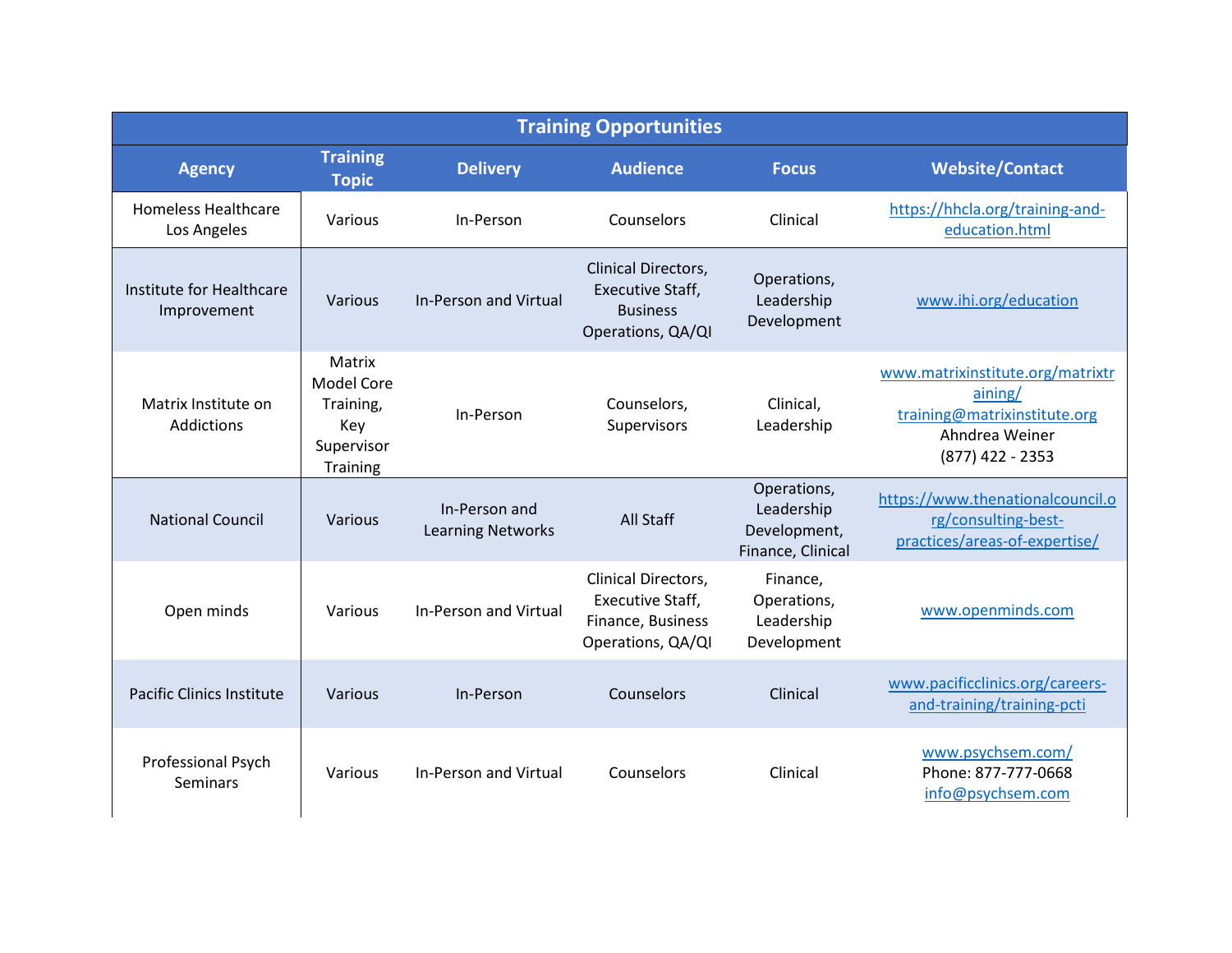| <b>Training Opportunities</b>                         |                                   |                       |                  |              |                                                         |  |  |
|-------------------------------------------------------|-----------------------------------|-----------------------|------------------|--------------|---------------------------------------------------------|--|--|
| <b>Agency</b>                                         | <b>Training</b><br><b>Topic</b>   | <b>Delivery</b>       | Audience         | <b>Focus</b> | <b>Website/Contact</b>                                  |  |  |
| <b>Treatment Innovations</b>                          | Seeking<br>Safety                 | In-Person and Virtual | Counselors       | Clinical     | https://www.treatment-<br>innovations.org/training.html |  |  |
| <b>UCLA Integrated</b><br>Substance Abuse<br>Programs | Various                           | In-Person             | Counselors, FD's | Clinical     | <b>Brandy Oeser</b><br>boeser@mednet.ucla.edu           |  |  |
| Vivian Brown<br>(Consultant)                          | <b>Trauma</b><br>Informed<br>Care | In-Person             | Counselors       | Clinical     | https://www.linkedin.com/in/vivia<br>n-brown-14985a9/   |  |  |

| <b>Upcoming Conferences</b>                                                                               |                   |                                                      |                                                                    |                   |                                                                                       |
|-----------------------------------------------------------------------------------------------------------|-------------------|------------------------------------------------------|--------------------------------------------------------------------|-------------------|---------------------------------------------------------------------------------------|
| <b>Conference</b>                                                                                         | <b>Date</b>       | <b>Audience</b>                                      | <b>Focus</b>                                                       | <b>Location</b>   | <b>Conference Website</b>                                                             |
| NatCon19                                                                                                  | March 25-27, 2019 | All Staff                                            | Leadership<br>Developme<br>nt, Clinical,<br>Finance,<br>Operations | Nashville, TN     | https://www.eventscribe.com/<br>2019/NatCon19/aaStatic.asp?S<br>FP=U1ZRRkhTUkpAMTgyNg |
| CCAPP: 5 <sup>th</sup> Annual<br>Addiction<br>Leadership<br>Conference                                    | March 26-27, 2019 | Executive<br>Staff, Business<br>Operations,<br>QA/QI | Leadership                                                         | Sacramento, CA    | http://addictionleadershipconf<br>erence.com/#registration                            |
| The ASAM 50th<br><b>Annual Conference</b><br>- Innovations in<br><b>Addiction Medicine</b><br>and Science | April 5-7, 2019   | All Staff                                            | Clinical.<br><b>Business</b><br><b>Operations</b>                  | Orlando, FL       | https://www.eventscribe.com/<br>2019/ASAM/aaStatic.asp?SFP=<br>UUFIUERFTIVAMTc2MQ     |
| 2019 CAADE<br>Conference                                                                                  | April 12-14, 2019 | Counselors.<br>Clinical<br><b>Directors</b>          | Clinical                                                           | Newport Beach, CA | https://conference.caade.org/e<br>vents/2019-caade-conference/                        |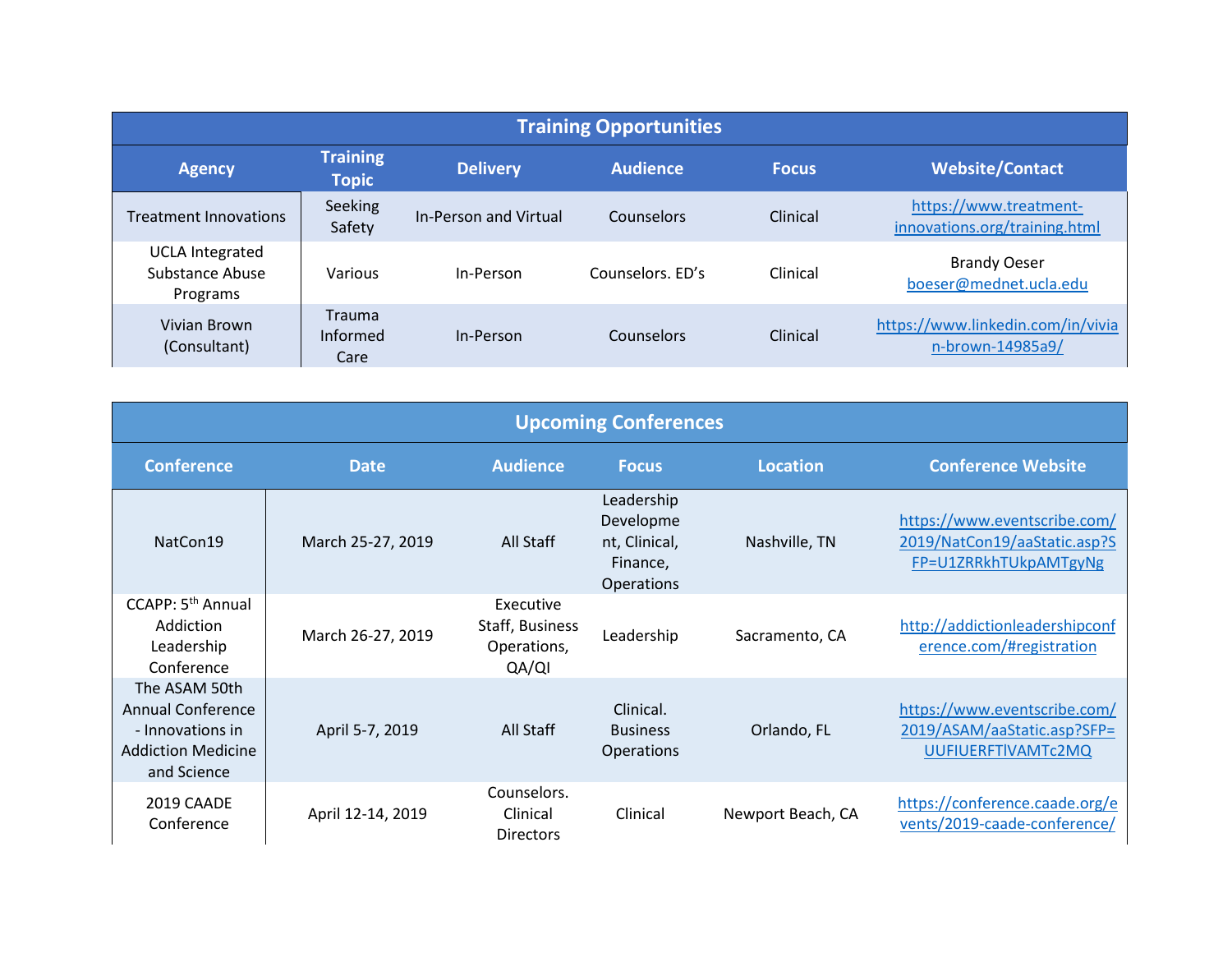| <b>Upcoming Conferences</b>                                                              |                              |                                                                   |                                         |                    |                                                                                                                  |
|------------------------------------------------------------------------------------------|------------------------------|-------------------------------------------------------------------|-----------------------------------------|--------------------|------------------------------------------------------------------------------------------------------------------|
| <b>Conference</b>                                                                        | <b>Date</b>                  | <b>Audience</b>                                                   | <b>Focus</b>                            | <b>Location</b>    | <b>Conference Website</b>                                                                                        |
| CIBHS: 9th Annual<br>Evidence-Based<br>Practices<br>Symposium                            | April 15-16, 2019            | Counselors,<br><b>Business</b><br>Operations,<br><b>Directors</b> | Clinical                                | Burbank, CA        | https://www.cibhs.org/confere<br>nce/9th-annual-evidence-<br>based-practices-symposium                           |
| <b>CAMFT Annual</b><br>Conference:<br>Advancing the Art<br>& Science of<br>Psychotherapy | April 25-27, 2019            | Counselors,<br>LPHA's, MFT                                        | Clinical.<br>Operations                 | Burlingame, CA     | www.camft.org/ac19                                                                                               |
| Pacific Clinics: 22nd<br><b>Annual Latino</b><br><b>Mental Health</b><br>Conference      | May 16, 2019                 | Counselors,<br>LPHA's, MFT                                        | Clinical,<br>Operations                 | San Gabriel, CA    | http://www.pacificclinics.org/p<br>cti/course/2019/05/22nd-<br>annual-latino-mental-health-<br>conference-2152-e |
| <b>National Latinx</b><br>Conference on<br>HIV/HCV/SUD                                   | May 17-19, 2019              | All Staff                                                         | Clinical                                | San Antonio, Texas | https://www.latinosandhiv.org                                                                                    |
| <b>West Coast</b><br>Symposium on<br><b>Addictive Disorders</b>                          | May 30, 2019-June 2,<br>2019 | All Staff                                                         | Clinical,<br>Leadership,<br>Finance, QA | La Quinta, CA      | www.wcsad.com/                                                                                                   |
| LA CADA<br>Conference: Drugs,<br>Viruses, and the<br>Law                                 | June 18, 2019                | All Staff                                                         | Clinical                                | Los Angeles, CA    | www.lacada.com                                                                                                   |
| <b>CCAPP:</b><br>Multicultural<br>Conference                                             | July 20-21, 2019             | Counselor                                                         | Clinical                                | Bakersfield, CA    | https://ccappconferences.com/                                                                                    |
| <b>DHCS: Substance</b><br>Use Disorder<br>Statewide<br>Conference                        | August 20-22, 2019           | All Staff                                                         | Clinical                                | Long Beach, CA     | http://www.cvent.com/events/<br>substance-use-disorder-<br>statewide-conference/custom-<br>$20 -$                |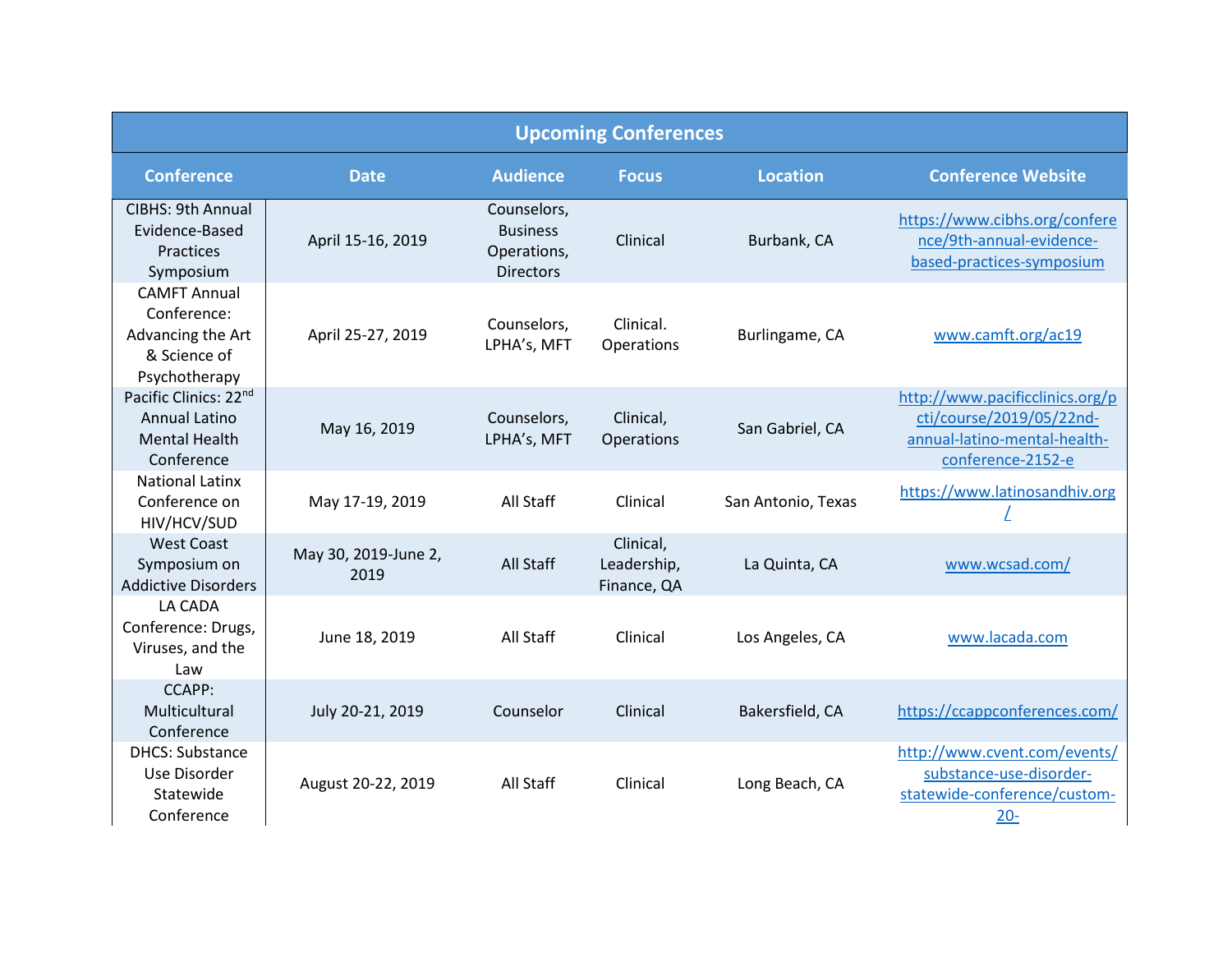|                                                                                                                                                                                            |                                 |                                 | <b>Upcoming Conferences</b> |                    |                                                                                         |
|--------------------------------------------------------------------------------------------------------------------------------------------------------------------------------------------|---------------------------------|---------------------------------|-----------------------------|--------------------|-----------------------------------------------------------------------------------------|
| <b>Conference</b>                                                                                                                                                                          | <b>Date</b>                     | <b>Audience</b>                 | <b>Focus</b>                | <b>Location</b>    | <b>Conference Website</b>                                                               |
|                                                                                                                                                                                            |                                 |                                 |                             |                    | Oc5ead577e404bb3bb6fd3603<br>38c0bb0.aspx                                               |
| NAADAC 2019<br>Annual Conference                                                                                                                                                           | September 28-October 3,<br>2019 | All Staff                       | Clinical,<br>Leadership     | Orlando, FL        | www.naadac.org/annualconfer<br>ence                                                     |
| <b>AHSR 2019</b>                                                                                                                                                                           | October 16-19, 2019             | All Staff                       | Research                    | Park City, UT      | https://medicine.utah.edu/inte<br>rnalmedicine/epidemiology/pa<br>rcka/ahsr-conference/ |
| 16 <sup>th</sup> Statewide<br>Conference on Co-<br>Occurring<br>Disorders:<br>Integrating<br>Substance Use,<br>Mental Health, and<br><b>Primary Care</b><br>Services in Our<br>Communities | October 23-24, 2019             | All Staff                       | Clinical                    | Universal City, CA | http://www.uclaisap.org/dmhc<br>od/html/statewide-integrated-<br>care-conference.html   |
| CCAPP: 6 <sup>th</sup> Annual<br><b>California Addiction</b><br>Conference                                                                                                                 | October 31-November 3,<br>2019  | Counselors,<br><b>Directors</b> | Clinical                    | Newport Beach, CA  | https://ccappconferences.com/                                                           |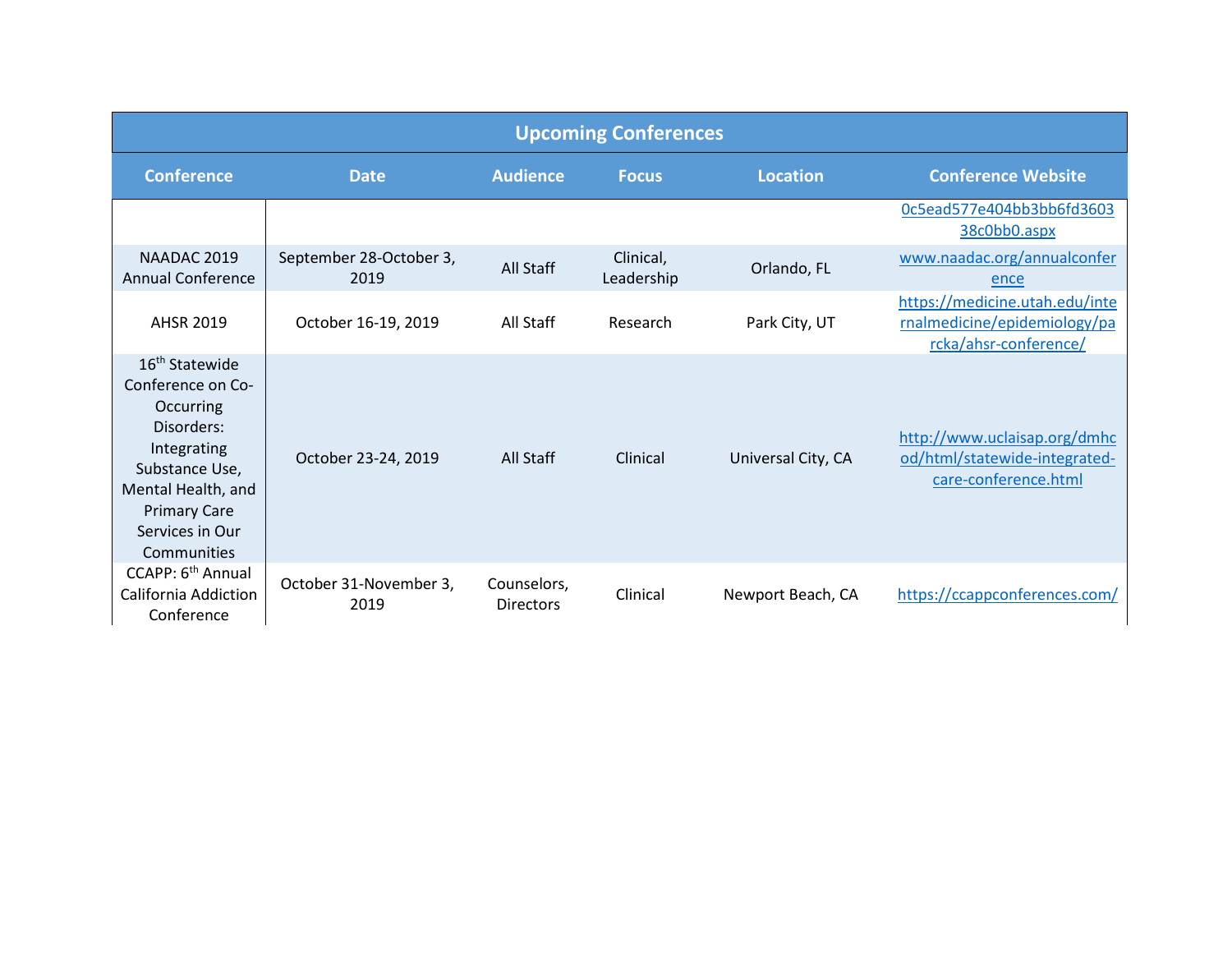# 2. Strategic Relationships

Allowable activities under Strategic Relationships include:

- Marketing and Communication
- Operationalizing Partnerships
- Strategic Restructuring
- Patient-Related Assessment

| <b>Agency</b>                                     | <b>Training</b> | <b>Type</b>                               | <b>Audience</b>                                                                                    | <b>Topic</b>                                                   | <b>Contact</b>                                                                           |
|---------------------------------------------------|-----------------|-------------------------------------------|----------------------------------------------------------------------------------------------------|----------------------------------------------------------------|------------------------------------------------------------------------------------------|
| <b>National Council</b>                           | Various         | In-Person and<br><b>Learning Networks</b> | All Staff                                                                                          | Operations,<br>Leadership<br>Development,<br>Finance, Clinical | https://www.thenationalcouncil.<br>org/consulting-best-<br>practices/areas-of-expertise/ |
| Open minds                                        | Various         | In-Person and Virtual                     | <b>Clinical Directors,</b><br><b>Executive Staff,</b><br>Finance, Business<br>Operations,<br>QA/QI | Finance,<br>Operations,<br>Leadership<br>Development           | www.openminds.com                                                                        |
| Linda Garrett<br>Garrett Consulting Group,<br>LLC | Varied          | Webinar                                   | <b>Clinical Directors,</b><br>Executive Staff,<br>Finance, Business<br>Operations,<br>QA/QI        | Law and Ethics<br><b>Training</b>                              | (415) 924-4980<br>Larkspur, CA 94977<br>www.garrettconsulting.com                        |

## 3. Equipment Acquisition

Allowable activities under Equipment Acquisition include:

1. Business Machines/Software

*Ex. Computers, printers, scanners, software, or supplemental equipment such as signature pads or headsets.*

2. Treatment Delivery

*Ex. Telehealth/Telephonic related equipment/software, Audio/Visual equipment, Furniture for group meetings, etc.*

3. Any other equipment acquisition activity with the goal of allowing the SUD treatment provider to deliver services in a more efficient and effective way and as approved by SAPC.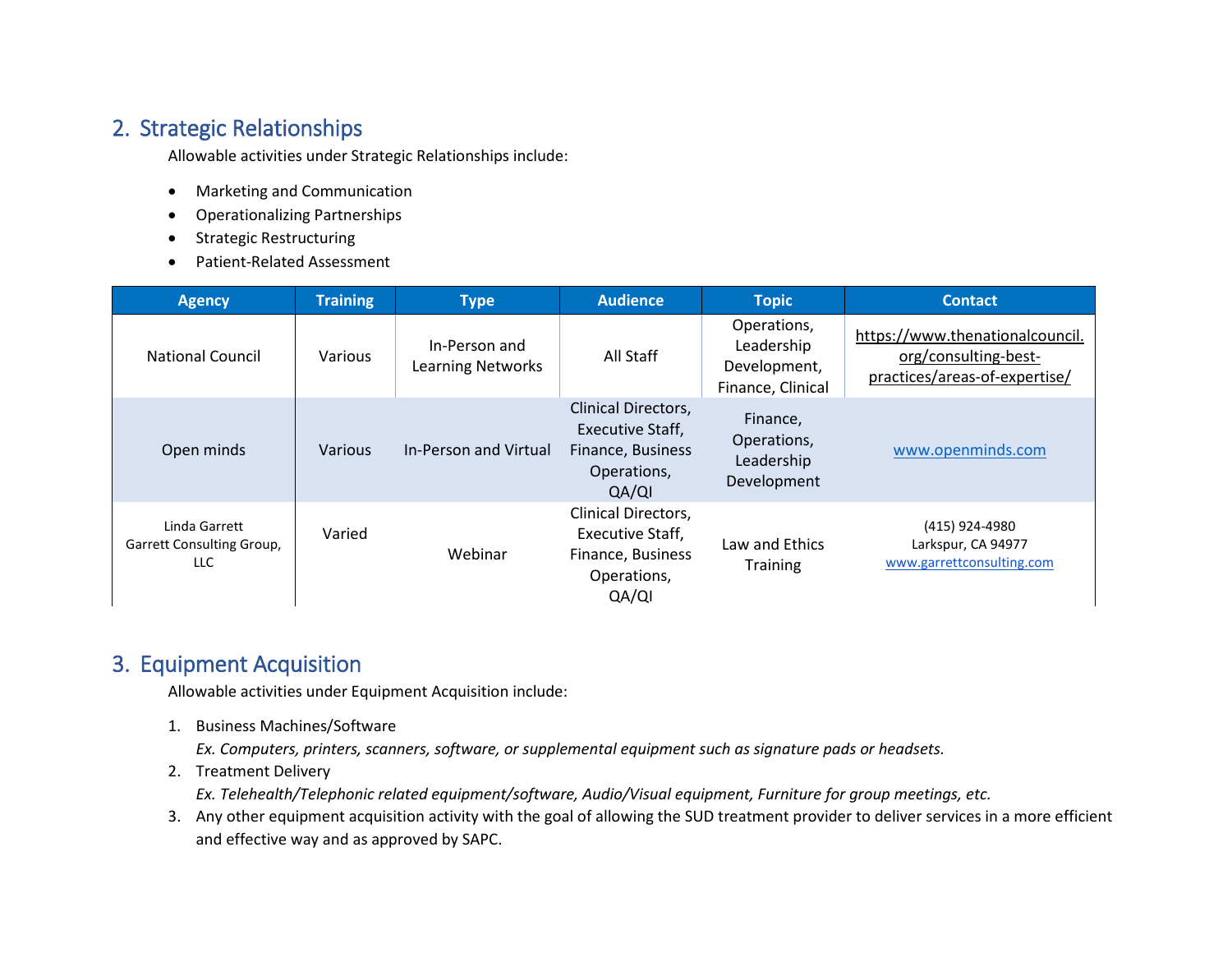\*Equipment or software that is purchased under this category becomes the property of the provider. The provider is solely responsible for the maintenance and replacement of such equipment.

| <b>Equipment Acquisition</b> |                                                 |                                               |  |  |  |
|------------------------------|-------------------------------------------------|-----------------------------------------------|--|--|--|
| Equipment                    | <b>Website</b><br><b>Contact</b><br><b>Type</b> |                                               |  |  |  |
| Orbit Health                 | Telepsychiatry                                  | Edward Kaftarian, MD                          |  |  |  |
| Telepsychiatry               | <b>Services</b>                                 | www.orbithealth.com<br>edward@orbithealth.com |  |  |  |

### 4. Infrastructure Upgrades

Allowable activities under the Infrastructure Upgrade category include:

- Disability Access Improvements: Improvements to facility that improve access and delivery of services to those with disabilities (e.g. ramp, room reconfiguration, bathrooms, installation of visual or sound equipment, etc.).
- Increase Capacity: Light repairs or minor renovations which result in added, increased, or improved use of rooms or office space to conduct SUD treatment related activities.
- Any other infrastructure upgrade activity with the goal of increasing the capacity of the structure where contracted SUD related activities occur.

| Infrastructure Upgrades               |                                          |                     |                            |  |  |  |
|---------------------------------------|------------------------------------------|---------------------|----------------------------|--|--|--|
| <b>Service Name</b>                   | <b>Website</b><br><b>Contact</b><br>Type |                     |                            |  |  |  |
| ADA Compliance<br>Professionals, Inc. | <b>Disability Access</b><br>Improvements | Phone: 626-486-2201 | www.adacompliancepros.com/ |  |  |  |